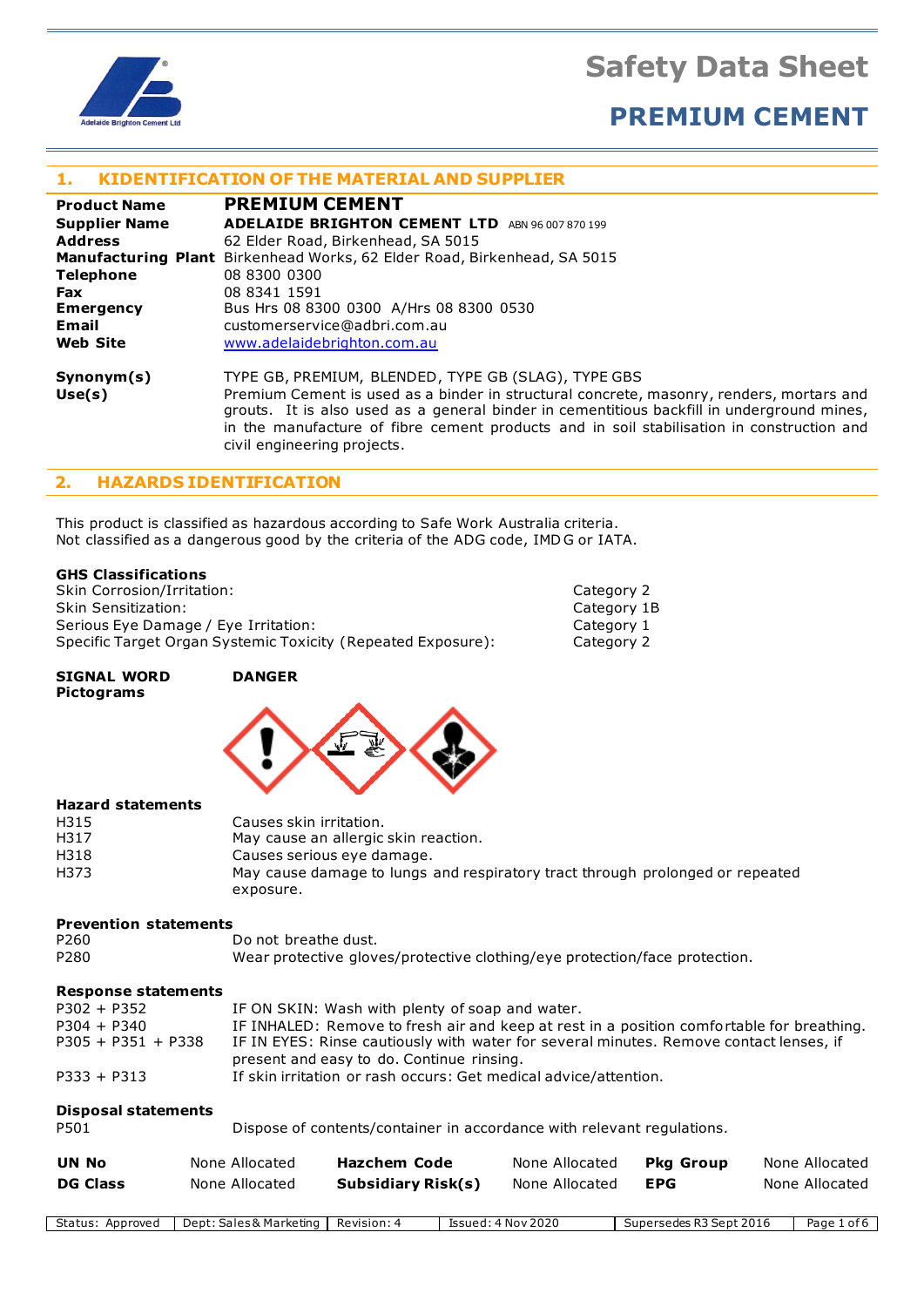

### **PREMIUM CEMENT**

#### **3. COMPOSITION/INFORMATION ON INGREDIENTS**

| <b>Formula</b>                      | Conc.       | CAS No.    |
|-------------------------------------|-------------|------------|
| Not Available                       | $< 80\%$    | 65997-15-1 |
| Not Available                       | $< 35\%$    | 65996-69-2 |
| CaCO <sub>3</sub>                   | $0 - 7.5\%$ | 1317-65-3  |
| CaSO <sub>4</sub> 2H <sub>2</sub> O | $2 - 5%$    | 10101-41-4 |
| Not Available                       | $0 - 2%$    | 68475-76-3 |
| $Cr^{6+}$                           | Trace       | 18540-29-9 |
|                                     |             |            |

| <b>Formula</b>                      | Conc.      | CAS No.    |
|-------------------------------------|------------|------------|
| Not Available                       | $< 80\%$   | 65997-15-1 |
| Not Available                       | $<$ 35%    | 65996-69-2 |
| CaCO <sub>3</sub>                   | $0 - 7.5%$ | 1317-65-3  |
| CaSO <sub>4</sub> 2H <sub>2</sub> O | $2 - 5%$   | 10101-41-4 |
| Not Available                       | $0 - 2\%$  | 68475-76-3 |
| $Cr^{6+}$                           | Trace      | 18540-29-9 |

#### **4. FIRST AID MEASURES**

- **Eye** Flush thoroughly with flowing water for at least 15 minutes and seek medical attention if symptoms persist. If wet cement is splashed into the eyes flush thoroughly with flowing water for 15 minutes and seek urgent medical attention.
- **Inhalation** Remove from dusty area to fresh air. If symptoms persist, seek medical attention.
- **Skin** Remove heavily contaminated clothing immediately. Wash off skin thoroughly with water. A shower may be required. Seek medical attention for persistant irritation or burning of the skin
- **Ingestion** Rinse mouth and lips with water. Do not induce vomiting. Give water to drink to dilute stomach contents. If symptoms persist, seek medical attention.
- Advice to Doctor Treat symptomatically.
- **First Aid Facilities** Eye wash station.

#### **Additional Information - Aggravated Medical Conditions**

- **Inhalation** Over exposure resulting from prolonged and repeated inhalation of dust containing crystalline silica (found in this product below the reportable limit) can cause bronchitis, silicosis (scarring of the lung.) It may also increase the risk of scleroderma (a disease affecting the connective tissue of the skin, joints, blood vessels and internal organs) and lung cancer. Epidemiological studies have shown that smoking increases the risk of bronchitis, silicosis (scaring of the lung) and lung cancer in persons exposed to crystalline silica.
- **Skin** Prolonged and repeated skin contact with cement in wet concrete, mortars and slurries may cause both irritant and allergic (contact) dermatitis or alkaline burns.
- **Eye I**rritating to the eye. If wet cement is splashed into the eye alkaline burns can cause permanent damage.

#### **5. FIRE FIGHTING**

| <b>Flammability</b>       | Non flammable. Does not support combustion of other materials.        |
|---------------------------|-----------------------------------------------------------------------|
| <b>Fire and Explosion</b> | No fire or explosion hazard exists.                                   |
| <b>Extinguishing</b>      | Non flammable; use suitable extinguishing agent for surrounding fire. |
| <b>Hazchem Code</b>       | None.                                                                 |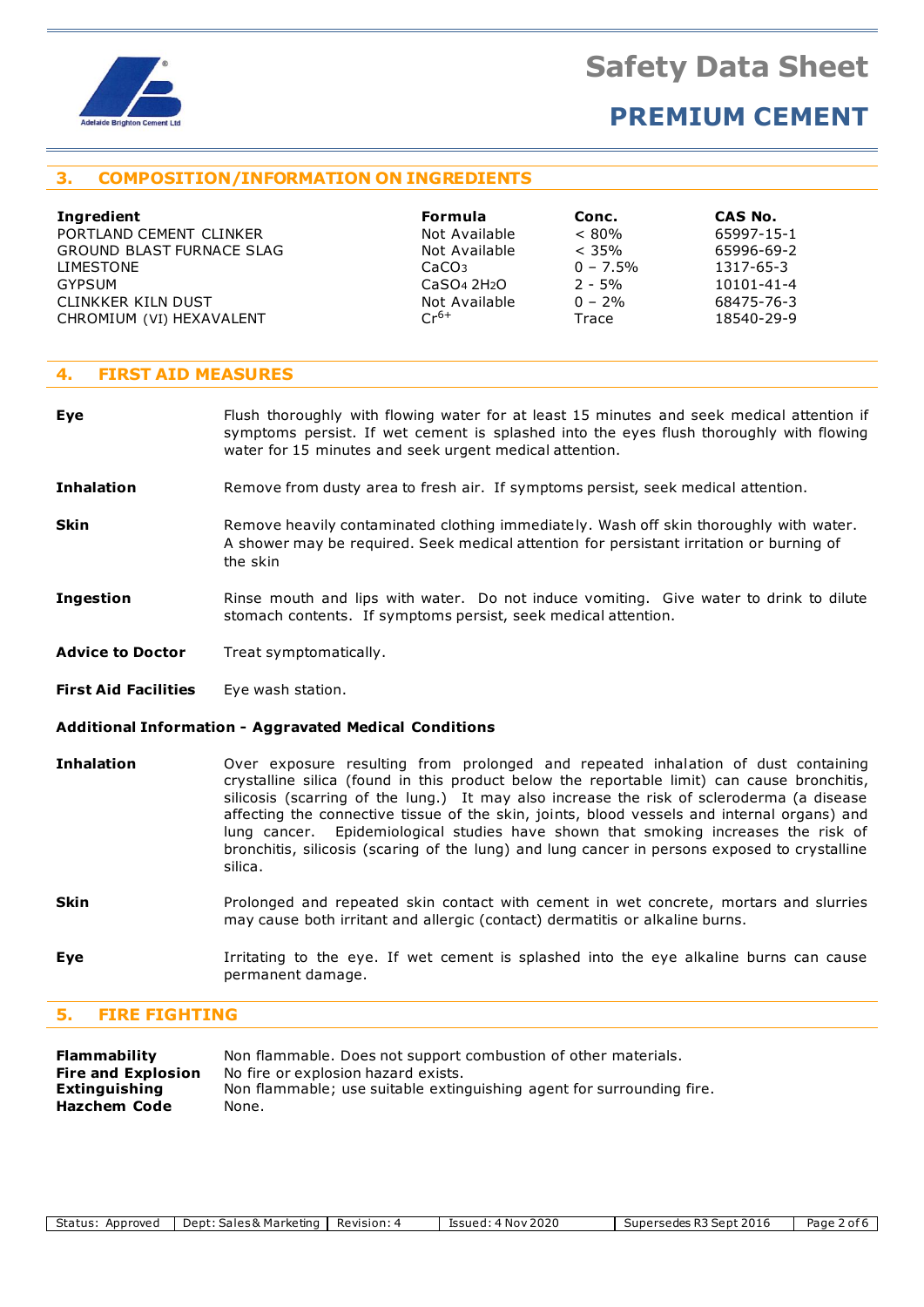

### **PREMIUM CEMENT**

#### **6. ACCIDENTAL RELEASE MEASURES**

**Spillage** If spilt (bulk), contact emergency services if appropriate. Wear dust-proof goggles, PVC/rubber gloves, a Class P2 respirator (where an inhalation risk exists), coveralls and rubber boots. Clear area of all unprotected personnel. Prevent spill entering drains or waterways. Collect and place in sealable containers for disposal or reuse. Avoid generating dust.

#### **Emergency** Follow safety requirements for personal protection under Section 8 Exposure **Procedures** Controls/Personal Protection.

#### **7. HANDLING AND STORAGE**

**Storage** Store in a cool, dry, well ventilated area, removed from excessive moisture and heat. Storage of bulk cement may be in concrete silos or steel bins. Ensure packages are adequately labelled, protected from physical damage and sealed when not in use.

**Handling** Before use carefully read the product label. Use of safe work practices are recommended to avoid eye or skin contact and inhalation. Observe good personal hygiene, including washing hands before eating. Prohibit eating, drinking and smoking in contaminated areas.

**Property/** Refer to Section 13.

#### **Environmental**

#### **8. EXPOSURE CONTROLS/PERSONAL PROTECTION**

| <b>Ventilation</b>                  | Do not inhale dust/powder. Use with adequate ventilation. Where a dust inhalation<br>hazard exists, mechanical extraction ventilation is recommended. Maintain dust levels<br>below the recommended exposure standard.                                                                                                                                                                                                                                                                                   |
|-------------------------------------|----------------------------------------------------------------------------------------------------------------------------------------------------------------------------------------------------------------------------------------------------------------------------------------------------------------------------------------------------------------------------------------------------------------------------------------------------------------------------------------------------------|
| <b>Exposure</b><br><b>Standards</b> | CALCIUM CARBONATE (1317-65-3)<br>ES-TWA: 10 mg/m <sup>3</sup> (Respirable Dust)<br>CHROMIUM (VI) HEXAVALENT (18540-29-9)<br>ES-TWA: 0.05 mg/m <sup>3</sup> (Chromium VI compounds)<br>GYPSUM (10101-41-4)<br>ES-TWA: 10 $mg/m3$ (Respirable Dust)<br>PORTLAND CEMENT (65997-15-1)<br>ES-TWA: 10 mg/m <sup>3</sup> (Respirable Dust)<br>SILICA, CRYSTALLINE - QUARTZ (14808-60-7)<br>ES-TWA: $0.05$ mg/m <sup>3</sup> (Respirable Dust). Under Model WHS Law adopted in most<br>Australian jurisdictions. |
| <b>PPE</b>                          | Wear dust-proof goggles and rubber or PVC gloves. Where an inhalation risk exists, wear<br>a Class P2 respirator. If there is potential for prolonged and/or excessive skin contact,<br>wear coveralls. At high dust levels, wear a Class P3 respirator or a Powered Air Purifying                                                                                                                                                                                                                       |



Respirator (PAPR) with Class P3 filter.

### **9. PHYSICAL AND CHEMICAL PROPERTIES**

| Appearance       | Fine grey powder                       | Solubility (water)      | Slight, hardens on mixing<br>with water |
|------------------|----------------------------------------|-------------------------|-----------------------------------------|
| Odour            | Odourless                              | <b>Specific Gravity</b> | 3.0 to 3.2                              |
| Status: Approved | Dept: Sales & Marketing<br>Revision: 4 | Issued: 4 Nov 2020      | Page 3 of 6<br>Supersedes R3 Sept 2016  |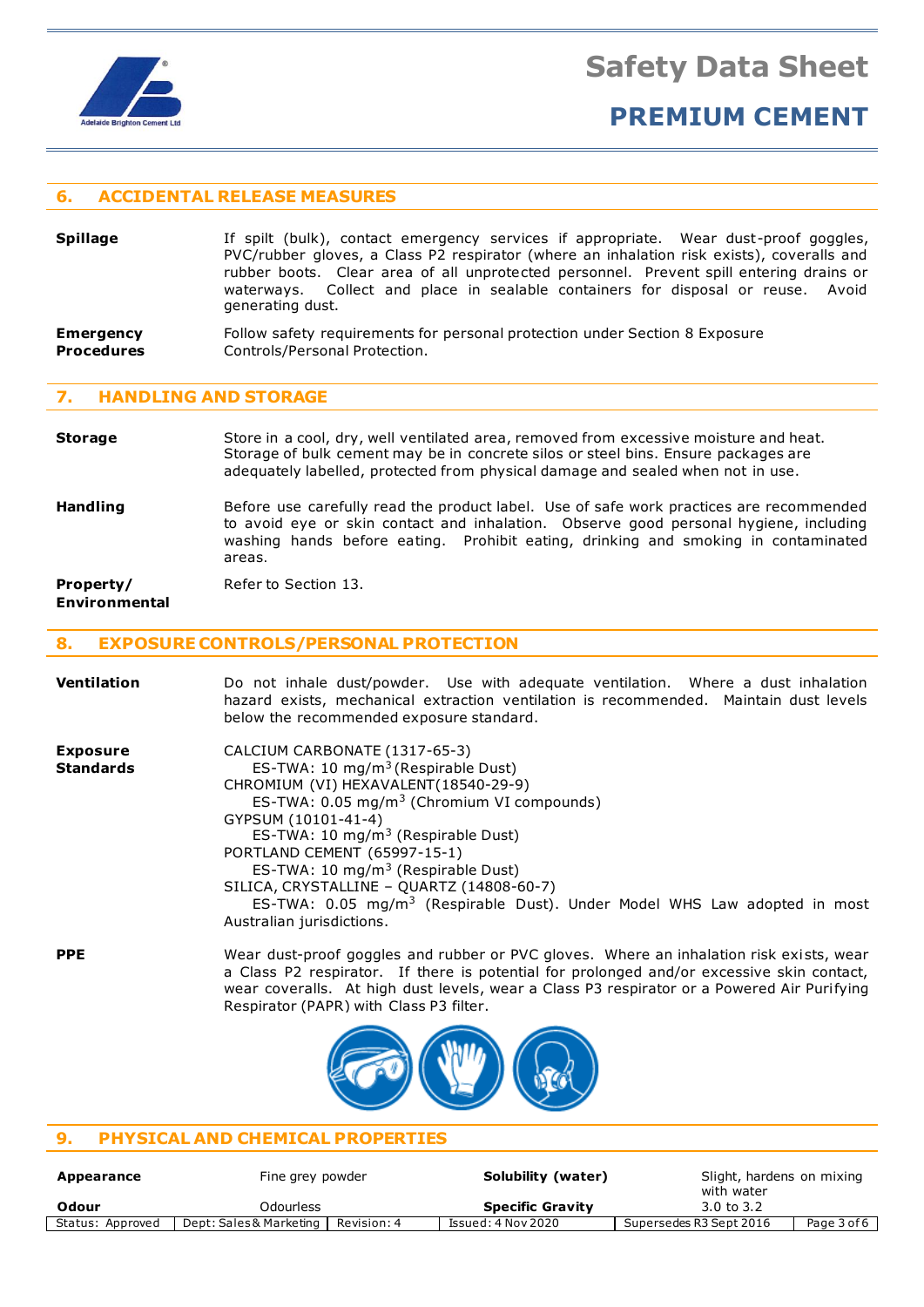

### **PREMIUM CEMENT**

**Bulk Density** 1200 - 1600 kg/m3<br> **Particle Size** 20 - 40% of particle

**pH** Approximately 12 **4 Million Approximately 12 9% Volatiles** Not Available **Vapour Pressure Not Available <b>Flammability Non Flammable Non Flammable Vapour Density Not Available 19 (Not Available 19) Flash Point Not Relevant Relevant Relevant Relevant Relevant Relevant Boiling Point Not Available <b>Upper Explosion Limit Upper Explosion Limit Melting Point Company of Alter State 2 and State 2 and State 2 and State 2 and State 2 and State 2 and State 3 and Explosion Limit and Not Relevant <b>Evaporation Temperature** Not Available **Autoignition Temperature 20 - 40% of particles are < 7 μm (Respirable Range)** 

#### **10. STABILITY AND REACTIVITY**

| <b>Chemical Stability</b>                        | <b>Chemically Stable</b>                                                                                                                                                        |
|--------------------------------------------------|---------------------------------------------------------------------------------------------------------------------------------------------------------------------------------|
| <b>Conditions to Avoid</b> Keep free of moisture |                                                                                                                                                                                 |
| <b>Incompatible</b><br>Materials                 | Incompatible with oxidising agents (eg hypochlorites), ethanol, acids (eg hydrofluoric acid)<br>and interhalogens (eq chlorine trifluoride). Water contact may increase product |
| <b>Decomposition</b><br><b>Products</b>          | Unlikely to evolve toxic gases when heated to decomposition.                                                                                                                    |

#### **Hazardous Reactions** None

#### **11. TOXICOLOGICAL INFORMATION**

**Acute Toxicity** No known toxicity data available for this product.

- **Eye I**rritant upon contact with dust. Over exposure may result in pain, redness, corneal burns and ulceration with possible permanent damage.
- **Inhalation** Slightly corrosive. Irritating to the respiratory system, causing coughing and sneezing. Over exposure may result in severe mucous membrane irritation and bronchitis. Hexavalent chromium is reported to cause respiratory sensitisation, however due to the trace amount present, a hazard is not anticipated under normal conditions of use. Crystalline silica (found in this product below the reportable limit) can cause silicosis (lung disease) with chronic over exposure, however due to low levels present and product application, adverse health effects are not anticipated.
- **Skin I**rritating to the skin. Prolonged and repeated contact with powder or wetted form may result in skin rash, dermatitis and sensitisation.
- **Ingestion** Slightly corrosive. Ingestion may result in burns to the mouth and throat, with vomiting and abdominal pain. Due to product form, ingestion is not considered a likely exposure route.
- **Mutagenicity** Insufficient data available for this product to classify as a mutagen.
- **Carcinogenicity** Premium Cement is not classified as a carcinogen by NOHSC. Crystalline silica and hexavalent chromium compounds are classified as carcinogenic to humans (IARC Group 1), however due to low levels present and product application, the criteria for classification is not met.

#### **12. ECOLOGICAL INFORMATION**

| <b>Toxicity</b>                                  | Product forms an alkaline slurry when mixed with water. This product is non toxic to<br>aquatic life forms when present in cured solid form. |
|--------------------------------------------------|----------------------------------------------------------------------------------------------------------------------------------------------|
| <b>Persistence &amp;</b><br><b>Degradability</b> | Product is persistent and would have a low degradability.                                                                                    |
| Mobility in soil                                 | A low mobility would be expected in a landfill situation.                                                                                    |

Status: Approved | Dept: Sales & Marketing | Revision: 4 | Issued: 4 Nov 2020 | Supersedes R3 Sept 2016 | Page 4 of 6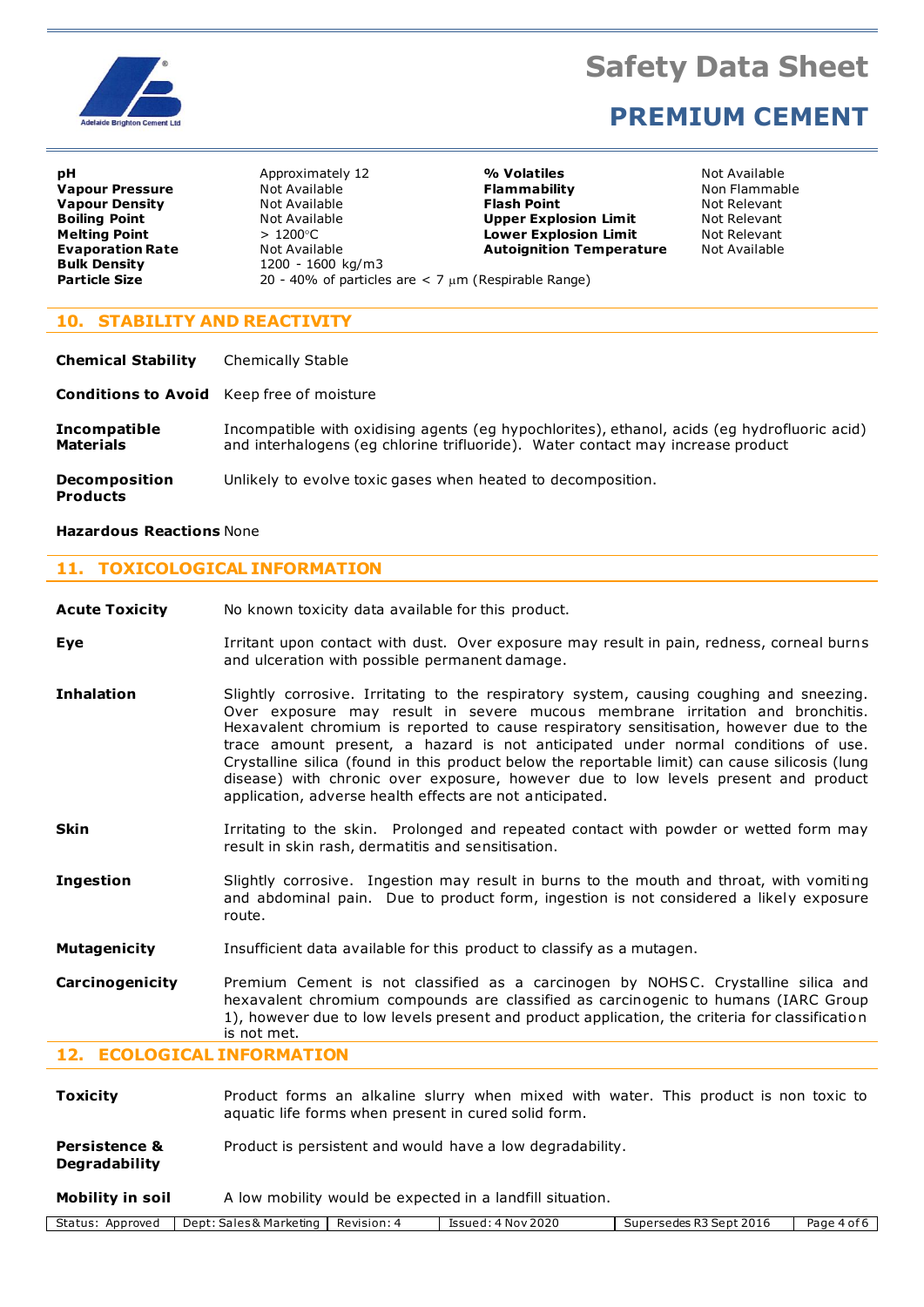

### **PREMIUM CEMENT**

#### **13. DISPOSAL CONSIDERATIONS**

Waste Disposal Reuse or recycle where possible. Alternatively, ensure product is covered with moist soil to prevent dust generation and dispose of to an approved landfill site. Contact the manufacturer for additional information.

**Legislation** Dispose of in accordance with relevant local legislation. Keep out of sewer and stormwater drains.

#### **14. TRANSPORT INFORMATION**

Not classified as a dangerous good by the criteria of the ADG Code.

Transport is by rail or road in bulk or bag form.

Drivers of trucks transporting bagged product should ensure that the bags are properly restrained.

| <b>Shipping Name</b> | None Allocated |                    |                |           |                |
|----------------------|----------------|--------------------|----------------|-----------|----------------|
| UN No                | None Allocated | Hazchem Code       | None Allocated | Pka Group | None Allocated |
| <b>DG Class</b>      | None Allocated | Subsidiary Risk(s) | None Allocated | EPG       | None Allocated |

#### **15. REGULATORY INFORMATION**

**Poison** A poison schedule number has not been allocated to this product using the criteria in the **Schedule** Standard for the Uniform Scheduling of Drugs and Poisons (SUSDP). **AICS** All chemicals listed on the Australian Inventory of Chemical Substances (AICS).

#### **16. OTHER INFORMATION**

**Additional** CEMENT CONTACT DERMATITIS: Individuals using wet cement, mortar, grout or concrete **Information** could be at risk of developing cement dermatitis. Symptoms of exposure include itchy, tender, swollen, hot, cracked or blistering skin with the potential for sensitisation. The dermatitis is due to the presence of soluble hexavalent chromium.

> IARC – GROUP 1 – PROVEN HUMAN CARCINOGEN. This product contains an ingredient for which there is sufficient evidence to have been classified by the International Agency for Research into Cancer as a human carcinogen. The use of products known to be human carcinogens should be strictly monitored and controlled.

> RESPIRATORS: In general the use of respirators should be limited and engineering controls employed to avoid exposure. If respiratory equipment must be worn ensure correct respirator selection and training is undertaken. Remember that some respirators may be extremely uncomfortable when used for long periods. The use of air powered or air supplied respirators should be considered where prolonged or repeated use is necessary.

> PERSONAL PROTECTIVE EQUIPMENT GUIDELINES: The Recommendation for protective equipment contained within this SDS report is provided as a guide only. Factors such as method of application, working environment, quantity used, product concentration and the availability of engineering controls should be considered before final selection of personal protective equipment is made.

> HEALTH EFFECTS FROM EXPOSURE: It should be noted that the effects from exposure to this product will depend on several factors including: frequency and duration of use; quantity used; effectiveness of control measures; protective equipment used and method of application. Given that it is impractical to prepare an SDS report which would